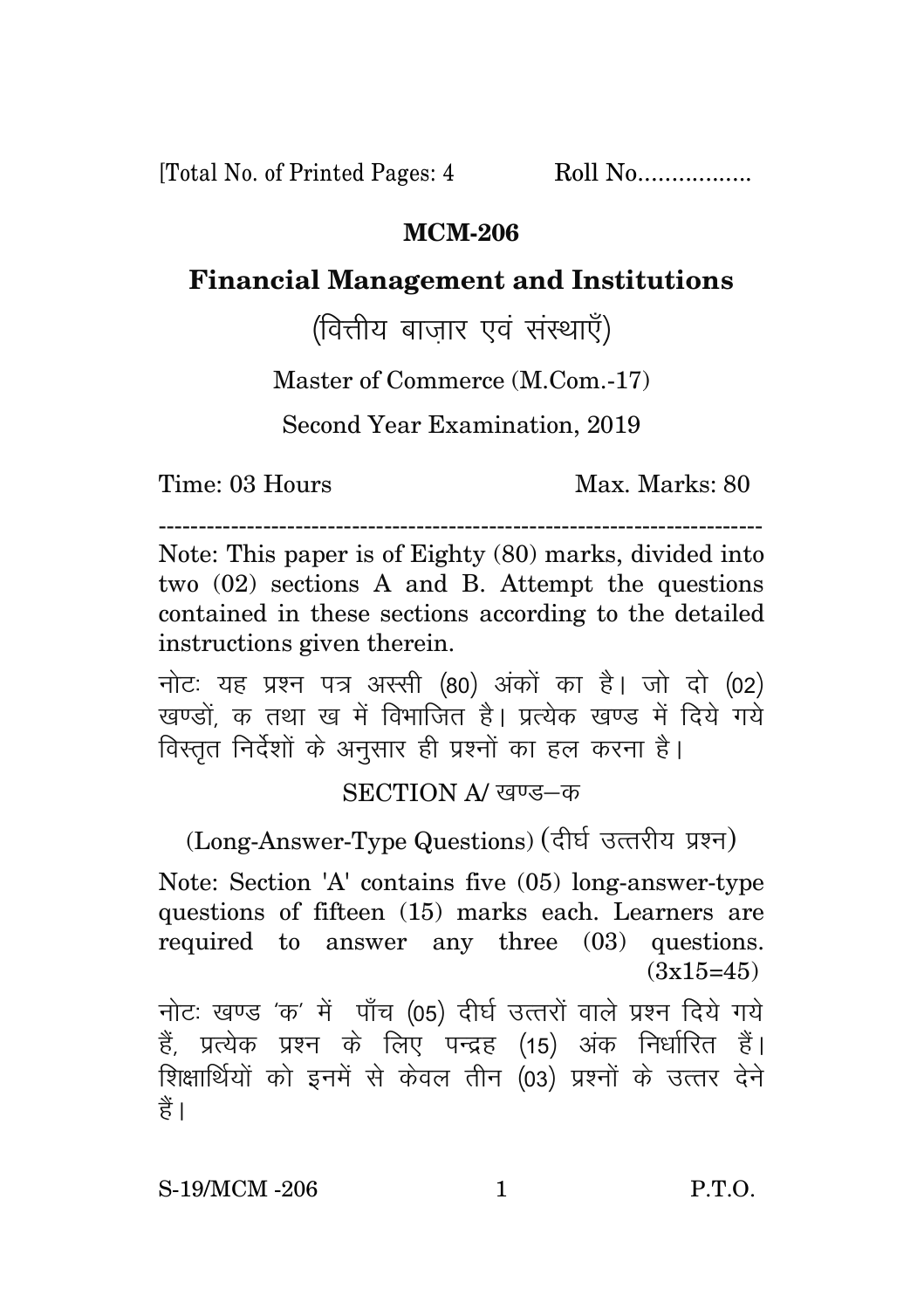1. What is financial system? Describe its structure. Explain the relationship between financial system and capital formation procedure.

वित्तीय प्रणाली क्या है? इसकी संरचना का वर्णन कीजिए। वित्तीय प्रणाली एवं पंजी निर्माण प्रक्रिया के मध्य पाए जाने वाले संबंध की व्याख्या कीजिए।

- 2. Define capital market. Explain its instruments. How does it differ from the money market? पंजी बाजार को परिभाषित कीजिए। इसके उपकरणों की व्याख्या) कीजिए। यह मुद्रा बाजार से किस प्रकार से भिन्न  $\frac{\Delta}{\Delta}$
- 3. What is SEBI board? What are the penalty provisions with regard to the contraventions of SEBI act? What is its role in the reform of the Indian Capital market? सेबी बोर्ड क्या है? सेबी अधिनियमों के उल्लंघन पर दंड प्रावधान क्या है? भारतीय पूंजी बाज़ार को सुधारने में इसकी क्या भूमिका है?
- 4. What is meant by bank? What are its functions? Explain recent trends in the development of commercial banks.

बैंक से क्या आशय है? इसके कार्य कौन–कौन से हैं? व्यापारिक बैंकों के विकास की वर्तमान प्रवृत्तियों की व्याख्या कीजिए।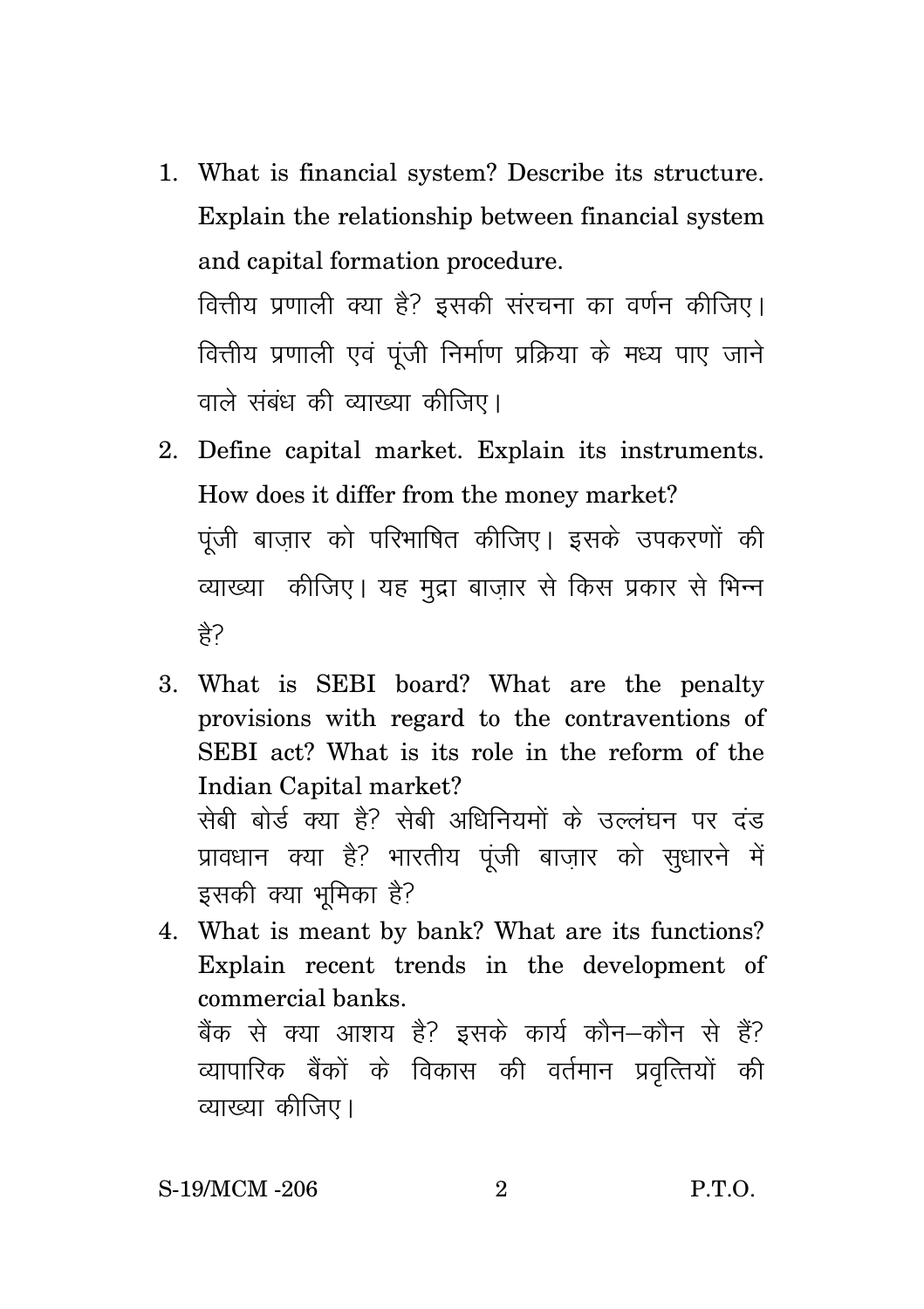5. Explain reasons for popularity of Mutual Funds. Describe the recent restrictions imposed by SEBI on Mutual Funds.

म्यच्यअल फंडस के लोकप्रिय होने के कारणों की व्याख्या कीजिए। सेबी द्वारा म्यूच्युअल फंडस के संबंध में लगाए गए नवीन प्रतिबंधों का वर्णन कीजिए।

Section B / खण्ड-ख

(Short Answer Type Questions)

(लघु उत्तरों वाले प्रश्न)

Note: Section 'B' contains eight (08) short-answer type questions of seven (07) marks each. Learners are required to answer any five (05) questions only.  $(5x7=35)$ 

नोटः खण्ड 'ख' में आठ (08) लघु उत्तरों वाले प्रश्न दिए गये हैं, प्रत्येक प्रश्न के लिए सात (07) अंक निर्धारित हैं। शिक्षार्थियों को इनमें से केवल पाँच (05) प्रश्नों के उत्तर देने हैं ।

Briefly discuss any five of the following.

निम्न में से किन्हीं पाँच (05) पर संक्षेप में चर्चा कीजिए।

- 1. Importance of Financial Market in Economic Development of Country. देश के आर्थिक विकास में वित्तीय बाजार का महत्व।
- 2. Characteristics of an Organized Money Market. संगठित मुद्रा बाजार की विशेषताएँ।